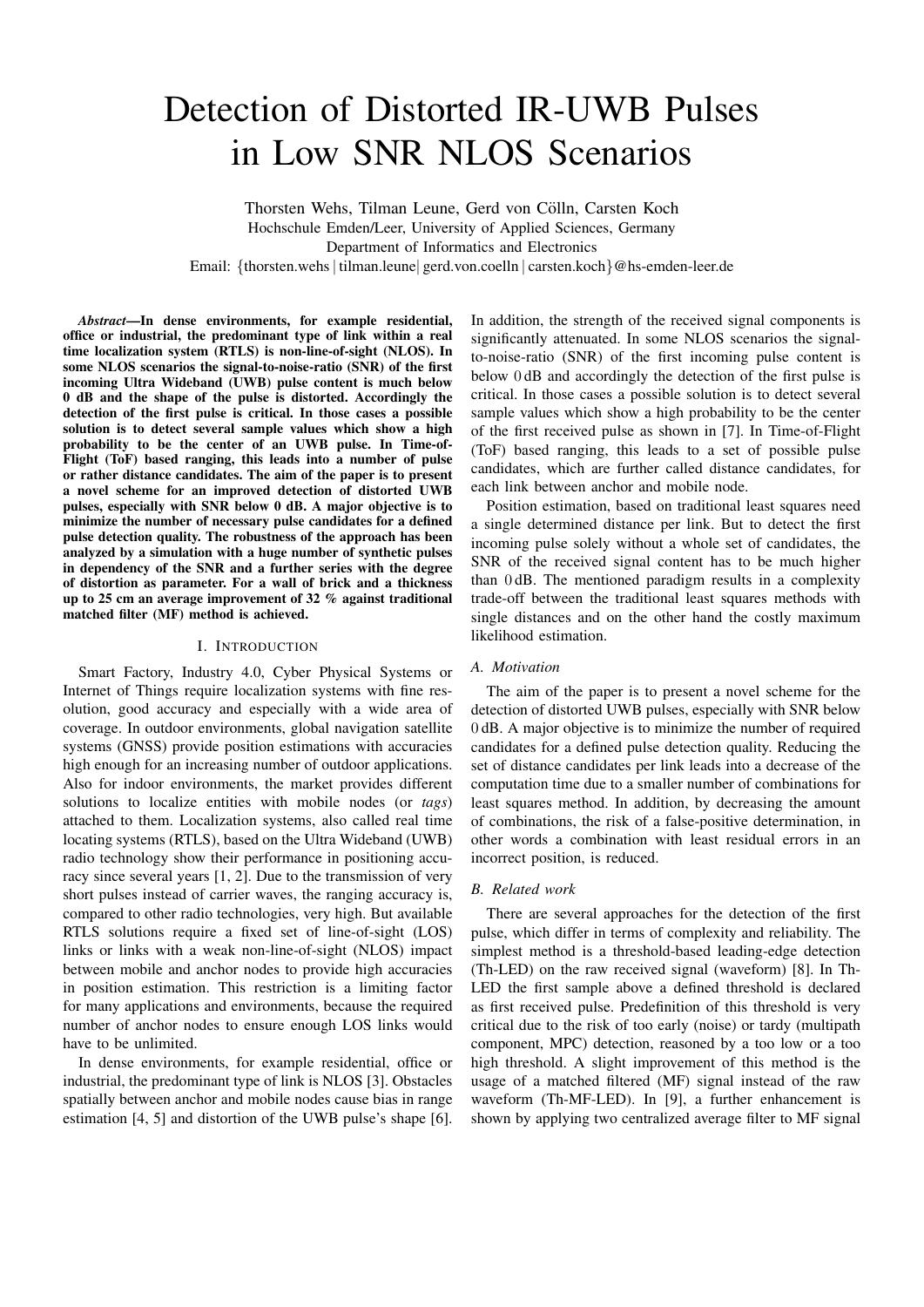with different window widths (adaptive LED). But all these methods may fail in cases of low SNR. But, if distortion of the pulses phase spectrum is weak or moderate, Phase-Only correlators will perform very well [10].

In low SNR scenarios, thresholds for the detection of hidden pulse content have to be much lower than in the proposed methods, which leads to miss-detections or in other words *false-positives*. Therefore, one solution is to detect a number of possible sample values which seem to be the center of an UWB pulse. To address this, an approach proposed in [7], is the gradual increase of the threshold from an early high magnitude sample over the next higher magnitudes to the highest magnitude sample in the waveform finally. This method limits the amount of distance candidates, but excludes scenarios such as a detected noise sample regardless whether in waveform or MF is followed by a pulse with lower magnitude.

A common method which ensures the detection of a low SNR pulse, is to take all peaks in a MF signal above a threshold which is sufficiently low enough. This leads to a large number of distance candidates. As mentioned before, the aim of the paper is to propose an approach to reduce this number without any loss in quality of detection or corresponding, to increase the quality of detection with the same number of distance candidates.

The rest of the paper is structured as follows: In Sec. II the new approach for detection of distorted pulses in a waveform with a method based on amplitude spectrum from frequency domain, is presented. The experimental results and the performance of the proposed algorithm are shown in Sec. III. Sec. IV concludes the paper with an additional outlook.

#### II. SOLUTION

The proposed approach is based on the hypothesis that the amplitude spectrum of a UWB pulse in many cases is weaker affected by the distortion due to NLOS than the phase spectrum. Therefore, the idea is to take solely the amplitude spectrum of the signal for the pattern matching by correlation. This method is further called |F|-correlation.

The mathematical model for a discrete UWB pulse is:

$$
s[t] = A \cdot \left(1 - \frac{4 \cdot \pi \cdot (t - T_c)^2}{\tau^2}\right) \cdot \exp^{-\frac{2 \cdot \pi \cdot (t - T_c)^2}{\tau^2}} \tag{1}
$$

where A is the amplitude of the pulse,  $T_c$  is the offset on time axis and  $\tau$  is the characteristic time constant of the UWB pulse [11].

In many localization scenarios, the ideal transmitted pulse  $s[t]$  (or s) is distorted in its shape and attenuated in its amplitude by a NLOS link. Hence the distorted first pulse  $s_{d1}[t]$  (or  $s_{d1}$ ) is, amongst others e. g. multi path components and noise, element of the received waveform  $r[t]$ .

In [11] the impact of the NLOS case *penetration of a dielectric slab* is described. This NLOS case will be the overall focus of the following considerations. Decisive part of the pulse distortion is the relative shift of the containing frequency components. In this cases the pulses phase spectrum is more affected than the pulses amplitude spectrum. In conjunction to that, the coefficients from |F|-correlation will be higher than the from correlation in time domain where amplitude and phase are combined (further called t-correlation). The correlation coefficient in time domain  $\rho_t$  can be described as the Pearson Correlation Coefficient (PCC):

$$
\rho_t = \frac{n_t(\mathbf{s} \cdot \mathbf{s_{d1}}) - (\sum \mathbf{s})(\sum \mathbf{s_{d1}})}{\sqrt{[n_t(\mathbf{s} \cdot \mathbf{s}) - (\sum \mathbf{s})^2][n_t(\mathbf{s_{d1}} \cdot \mathbf{s_{d1}}) - (\sum \mathbf{s_{d1}})^2]}}
$$
(2)

where  $n_t$  is the length of the pulses, s the transmitted pulse and  $s_{d1}$  the received distorted pulse in time domain.

The equivalent PCC correlation in frequency domain  $\rho_f$  can be determined as:

$$
\boldsymbol{a_s} = a_s[\omega] = |\text{dft}(\boldsymbol{s})| \tag{3}
$$

$$
\boldsymbol{a}_{s_{d1}} = a_{s_{d1}}[\omega] = |\text{dft}(s_{d1})| \tag{4}
$$

$$
\rho_f = \frac{n_f(\mathbf{a}_s \cdot \mathbf{a}_{s_{d1}}) - (\sum \mathbf{a}_s)(\sum \mathbf{a}_{s_{d1}})}{\sqrt{[n_f(\mathbf{a}_s \cdot \mathbf{a}_s) - (\sum \mathbf{a}_s)^2][n_f(\mathbf{a}_{s_{d1}} \cdot \mathbf{a}_{s_{d1}}) - (\sum \mathbf{a}_{s_{d1}})^2]}} \tag{5}
$$

where  $n_f$  is the width of the spectrums  $a_s$  and  $a_{s_d1}$ (typically  $n_f = 2^p \ge n_t, p \in \mathbb{N}$ ),  $a_s$  the amplitude spectrum of the transmitted and  $a_{s_{d1}}$  the amplitude spectrum of the received pulse. For better readability Eq. 5 is equivalent to:

$$
\rho_f = \text{pcc}(\boldsymbol{a_s}, \boldsymbol{a_{s_{d1}}}) \tag{6}
$$

According to the hypothesis that correlating amplitude spectrums outperforms correlation in time domain, the condition for an improved detection result is:

$$
\rho_f > \rho_t \tag{7}
$$

As shown in Fig. 1, the core operation in detection of (possible) first pulses with low SNR in the received waveform  $r[t]$  with frequency analysis is a discrete short-time Fourier transform (STFT), which can be described as:

$$
X[i,k] = \sum_{m=1}^{n_s} r[m] \cdot w[i-m] \cdot \exp^{-j \cdot \frac{2 \cdot \pi}{N} \cdot k \cdot m} \tag{8}
$$

where w is a window function with length  $l, i$  is the index of the discrete time position,  $k$  is index of the discrete frequencies  $(0 \le k \le N-1, k \in \mathbb{N})$ , m is the running index of waveform  $r[t]$ ,  $n<sub>s</sub>$  is the length of the received waveform and N is the length of the independent FFTs (typically  $N = 2^p \ge l$ ,  $p \in \mathbb{N}$ ). For maximum resolution and reducing artifacts at boundaries the step size of windowing in STFT is one sample.

Squaring the magnitudes leads into a spectrogram of the waveform  $r[t]$ :

$$
S[i,k] = |X[i,k]|^2 \tag{9}
$$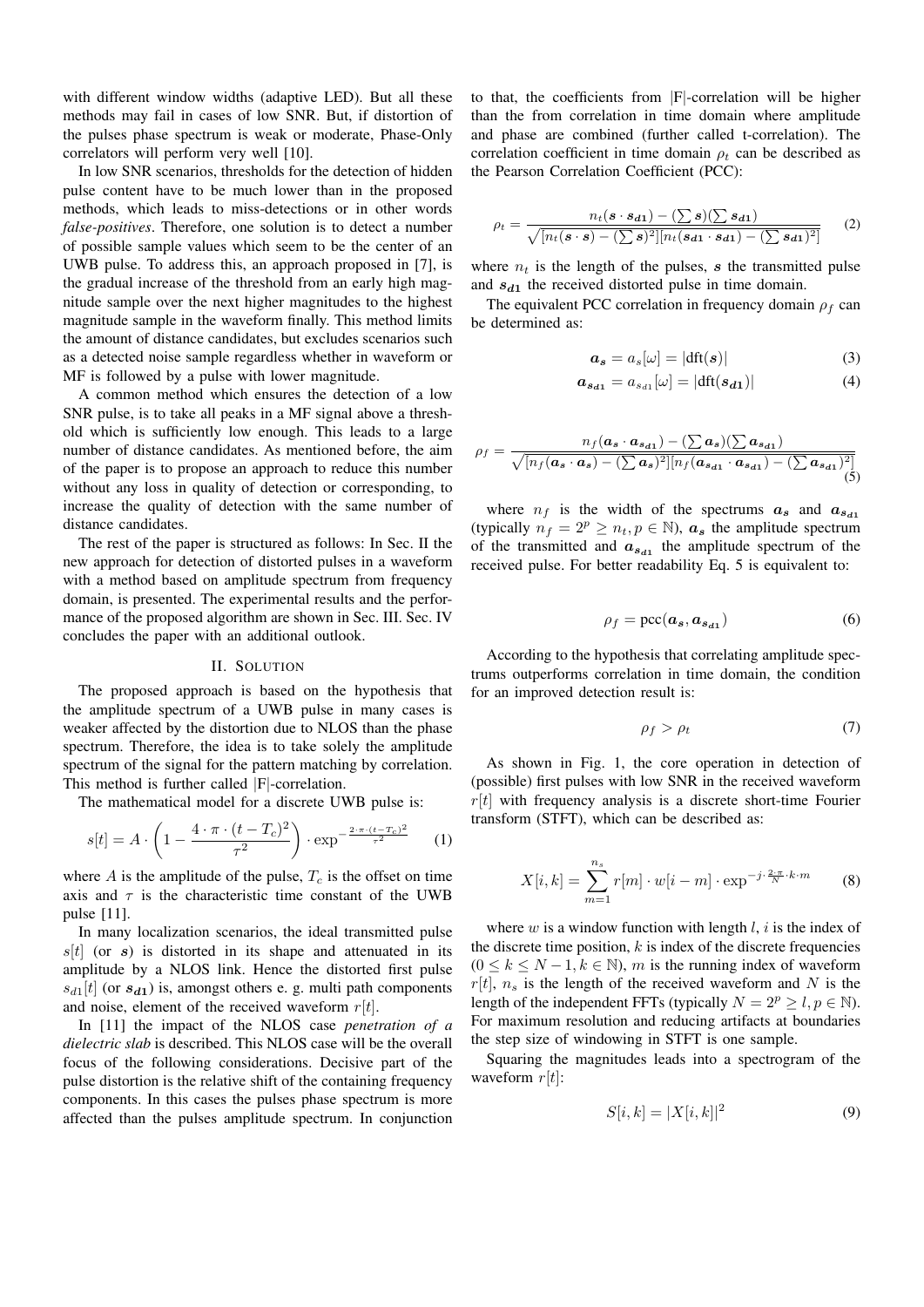

Fig. 1: Flow chart of the proposed scheme for detecting distorted UWB pulses in low SNR scenarios.

For the next step in the algorithm, a column-wise operation on spectrogram  $S$  is required, therefore we define  $C_i$  as the ith column vector:

$$
\boldsymbol{C_i} = \begin{bmatrix} S[i, 0] \\ S[i, 1] \\ S[i, 2] \\ \vdots \\ S[i, N-1] \end{bmatrix}
$$
 (10)

The PCC from spectrogram  $S$  and amplitude spectrum of transmitted pulse  $a<sub>s</sub>$  is defined as follows:

$$
\rho_{fS}[i] = \text{pcc}(C_i, a_s) \begin{cases} > 0 & \text{pcc}(C_i, a_s) \\ \leq 0 & 0 \end{cases} \tag{11}
$$

To reduce leakage effects in the STFT the steps 8 to 11 are done for  $n_r$  different window functions with lengths L  $(L = l_1, l_2, \ldots, l_{n_r})$ . The correlation vectors  $\rho_{fs_{n_r}}$  have to be zero padded, due to the windowing in STFT. These steps lead into a correlation matrix  $\rho_{fM}[i, u](1 \le u \le n_r, u \in \mathbb{N})$ :

$$
\rho_{fM}[i, u] = \begin{bmatrix} \rho_{fS_1}[1] & \rho_{fS_1}[2] & \dots & \rho_{fS_1}[n_s] \\ \rho_{fS_2}[1] & \rho_{fS_2}[2] & \dots & \rho_{fS_2}[n_s] \\ \vdots & \vdots & \vdots & \vdots \\ \rho_{fS_{nr}}[1] & \rho_{fS_{nr}}[2] & \dots & \rho_{fS_{nr}}[n_s] \end{bmatrix}
$$
(12)

For the final correlation vector  $\rho_{fA}[i]$ , the matrix  $\rho_{fM}[i, u]$ is averaged column-wise  $(R_i)$ :

$$
\boldsymbol{R_i} = \begin{bmatrix} \rho_{fM}[1, i] \\ \rho_{fM}[2, i] \\ \vdots \\ \rho_{fM}[n_r, i] \end{bmatrix}
$$
(13)

$$
\rho_{fA}[i] = \overline{R}_i \tag{14}
$$

Last step in algorithm, which is illustrated in Fig. 1, is the detection of local maxima  $Z[i]$  in correlation result.

$$
Z[i] = \text{sgn}[\rho_{fA}']' \begin{cases} < 0 & \text{local maximum} \\ = 0 & \text{other fct. value} \\ > 0 & \text{local minimum} \end{cases} \tag{15}
$$

to reduce the number of distance candidates, the maxima can be filtered by a detection threshold:

$$
\boldsymbol{P} = \{ g : (Z[g] < 0 \text{ and } \rho_{fA}[g] > th_d) \} \tag{16}
$$

where  $th_d$  is a selectable detection threshold. Finally the vector  $P$  is containing the indices of the possible pulse positions in  $r[t]$ .

### III. EXPERIMENT AND PERFORMANCE

In this chapter the proposed algorithm is tested by the use of UWB pulses which are distorted by a simulation model. The pulses are embedded in synthetically generated waveforms with an additive white Gaussian noise (AWGN). The improvement and performance is measured by statistical values from a huge number of waveforms in three test perspectives. (1) Quantification of the absolute improvement of |F| correlation against t-correlation. (2) Behaviour of the detection quality in dependency of a declining SNR. (3) Evidence of the plausibility of the algorithm by the correlation of the general difference between |F|- and t-correlation and the detection quality in dependence of the slab thickness.

In the experiments we are working with pulses which are distorted by a wall of brick. An orthogonal incidence angle on surface of the wall is assumed. The distortion is calculated as mentioned in [6]. Values for the frequency dependent material parameters dielectric constant  $\epsilon_r$  and loss tangent tan  $\delta$  from 2 GHz to 11 GHz are taken from the paper, too (see Fig. 2). For the pulse template we are using the parameters:  $T_c = 0$ and  $\tau = 0.134$  ns (cp. Eq. 1). In our consideration the absolute amplitude A of the pulse is irrelevant.

In general, the distortion of the pulse has a strong impact on the shape. Fig. 3 exemplifies the strong influence on the pulse template (blue) by the comparison to a pulse distorted by a 5 cm wall of brick (red). The pulses are represented by 42 samples with a sample interval of 15.625 ps ( $f_s = 64$  GHz).

Fig. 4 shows the corresponding amplitude spectrums. The small prongs in the spectrum of the distorted pulse is resulting from the material parameters, where the values were given for sectional frequency slabs of 0.25 GHz (cp. Fig. 2).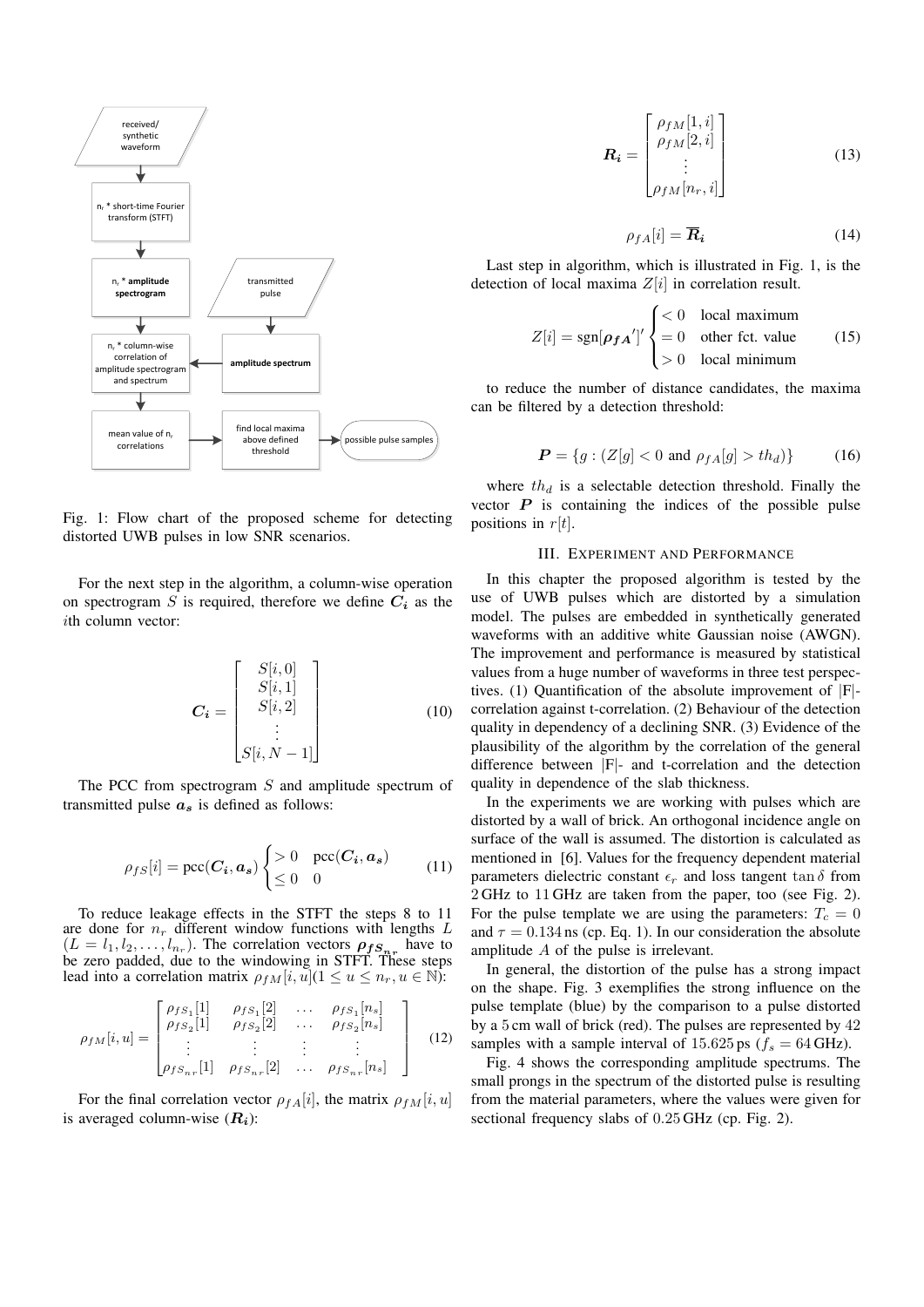

Fig. 2: Frequency dependent material constants dielectric constant  $\epsilon_r$  and loss tangent tan  $\delta$  for material brick (cp. [6]).



Fig. 3: Simulational results for transmitted pulse template (blue) and pulse distorted by a 5 cm wall of brick (red).

As mentioned in Sec. II, the main idea of our approach is based on the hypothesis that the |F|-correlation outperforms t-correlation for distorted pulses. To confirm this hypothesis, Fig. 5 compares the correlation coefficients in frequency (red) and time domain (blue) over the slab thickness. The slab is made of brick and its thickness varies between 0.5 cm to 25 cm. Fig. 5 indicates, that the coefficient of |F|-correlation is constantly decaying with slab thickness. On the other hand the coefficient of t-correlation has a discontinuous decaying over the slab thickness, which is due to the impact from phase shift and the altering relationship between the frequencies.

The next step in experiment is generation of synthetic waveforms with the distorted pulses. Focus in this paper is to detect stand-alone distorted pulses with no other multipath or scattering components in the direct neighbourhood. For analysis we selected eleven remarkable slab thicknesses: [1.5 2.5 5 7 8.5 10 12 13 17 20 22.5] cm from Fig. 5. For



thick wall of brick (red). 2 mitted pulse template (blue) and pulse distorted by a 5 cm 4 Fig. 4: Simulational results for amplitude spectrum of trans-



Fig. 5: Comparison of the correlation coefficients (PCC) tcorrelation vs. |F|-correlation over the thickness of slab. For instance at 5 cm: PCC of signals in Fig. 3 vs. PCC of spectrums in Fig. 4.

each thickness, 100 exemplary waveforms were generated and each waveform contained three pulses with a random amplitude factor and an AWGN  $N(0, \sigma^2)$  with constant  $\sigma$ . This leads to eleven sets with each 300 noisy pulses with SNR between approximately  $-35$  dB and  $-5$  dB in our case. The overall length of the waveforms is 100 ns with a gap of 25 ns between the distorted pulses.

Fig. 6 shows a small part of about 2 ns of the correlation results on a synthetic waveform scan. The black and magenta lines show the distorted pulses with and without AWGN. The true position of the pulse is marked by a cyan vertical line  $(t = -25.02 \text{ ns}$  Fig. 6). The red line marks the correlation coefficients  $\rho_{fA}[i]$  resulting from Eq. 14. In this example the number of window functions is  $n_r = 3$  with lengths  $L =$  $\{40, 60, 70\}$  (cp. Eq. 12). After determination of local maxima (cp. Eq. 16) the maxima respectively distance candidates are filtered by a defined detection threshold. The threshold (green dashed line) is calculated dynamically for each waveform and has the maximum value in which the three distorted pulses are detected in the specific waveform. This leads into an array  $P_f$ (cp. Eq. 16) of distance candidates (red marker) which includes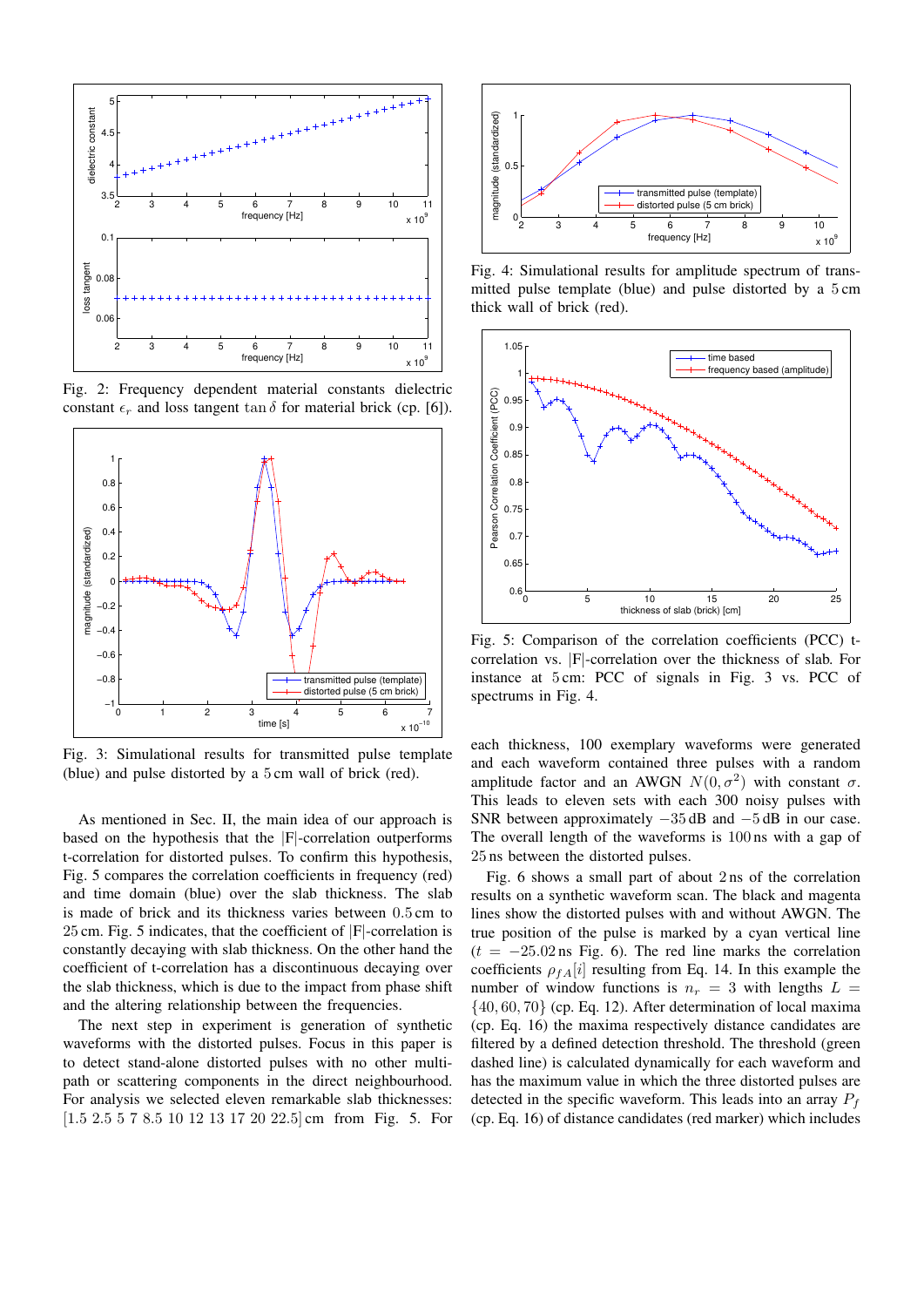

Fig. 6: Example of a correlation result with coefficients from |F|-correlation (red line), distance candidates from |F| correlation (red markers) and distance candidates from tcorrelation (blue markers). It is shown a small part of a waveform with 5 cm slab thickness and one pulse with a SNR of  $-11.67$  dB. Vertical cyan line at  $t = -25.02$  ns marks the true position of the pulse and the horizontal green dashed line marks the detection threshold for distance candidates in frequency domain.

some false-positives typically in case of low SNR and the three detections of the distorted pulses for each waveform.

To benchmark the proposed algorithm, the distance candidates will be compared to candidates resulting from tcorrelation. Basis for the benchmark is to evaluate which algorithm performs more accurate with a given amount of distance candidates. The number of candidates for |F|-correlation is already defined by the length of  $P_f$  and varies for each waveform. To get an opposing array of distance candidates for t-correlation  $P_t$ , the same amount of candidates in form of the highest correlation coefficients in time domain for each waveform is taken (see blue marker in Fig. 6). To summarize this, for each waveform there are two arrays with distance candidates  $P_f$  and  $P_t$  which have the same length.

The criterion to quantify the quality of distance candidates is the deviation of the nearest candidate to the true positions of distorted pulses. For example, in Fig. 6 the deviation for the nearest red candidate is 2 samples and the deviation of the blue candidate is 6 samples. This deviation is calculated with  $P_f$  and  $P_t$  for all 300 distorted pulses per slab thickness. The statistical result for the slab thickness 5 cm is presented in Fig. 7. The 300 pulses are divided in 15 different SNR classes of 2 dB width. For each SNR class the mean and median value of the deviation of the nearest candidates is calculated.

In this case the median and mean values of the  $|F|$ correlation are visibly below the t-correlation. To quantify the improvement the SNR class values were integrated:  $|F|_{median,5cm} = 142.5$  samp.,  $t_{median,5cm} = 217.0$  samp.,



Fig. 7: Benchmark of detection quality between t-correlation and |F|-correlation for a slab thickness of 5 cm. Quality criterion is the deviation of detections to the true pulse positions. The mean and median values for the deviation are printed over the SNR of the pulses.

 $|F|_{mean,5cm} = 206.7$  samp.,  $t_{mean,5cm} = 330.7$  samp. This lead into ratios for improvement:

$$
Rat_{\text{median},5 \text{ cm}} = \frac{|F|_{\text{median},5 \text{ cm}}}{t_{\text{median},5 \text{ cm}}} = \frac{142.5 \text{ samp.s}}{217.0 \text{ samp.s}} = 0.65 \quad (17)
$$

$$
Rat_{\text{mean},5 \text{ cm}} = \frac{|F|_{\text{mean},5 \text{ cm}}}{t_{\text{mean},5 \text{ cm}}} = \frac{206.7 \text{ samples}}{330.7 \text{ samples}} = 0.63 \quad (18)
$$

This values show an improvement in detection accuracy of about  $35\%$  (1 – Rat<sub>median,5 cm</sub>). This means, with the same amount of distance candidates the deviation decreases to  $65\%$  of the t-correlation. In many cases the Rat<sub>mean</sub> is much smaller than the Rat<sub>median</sub>, because sometimes in  $P_t$  no distance candidate is in the near neighbourhood of the true position. So actually in those cases the pulse is not detected by the algorithm and the nearest pulse is a false-positive detection in noise around the true position, e. g. if the blue marker third from left in Fig. 6 is missing. This leads into an outlier and a higher mean value in the corresponding SNR class and thus in t<sub>mean,thickness</sub>, too.

In Fig. 8 the relation between the basis ratio of correlation (blue line) and Rat<sub>mean,thickness</sub> of the deviations over the slab thickness is shown. The basis ratio could be calculated from Fig. 5 as follows:

$$
Rat_{basis, thickness} = \frac{pcc_{t, thickness}}{pcc_{|F|, thickness}} \tag{19}
$$

For instance the basis correlation ratio for 5 cm slab thickness Rat<sub>basis, 5 cm</sub> is:

$$
Rat_{basis,5\,cm} = \frac{\text{pcc}_{t,5\,cm}}{\text{pcc}_{|F|,5\,cm}} = \frac{0.845}{0.974} = 0.867\tag{20}
$$

The values for different Rat<sub>mean</sub> are calculated in an extensive simulation run for two configurations: one window in